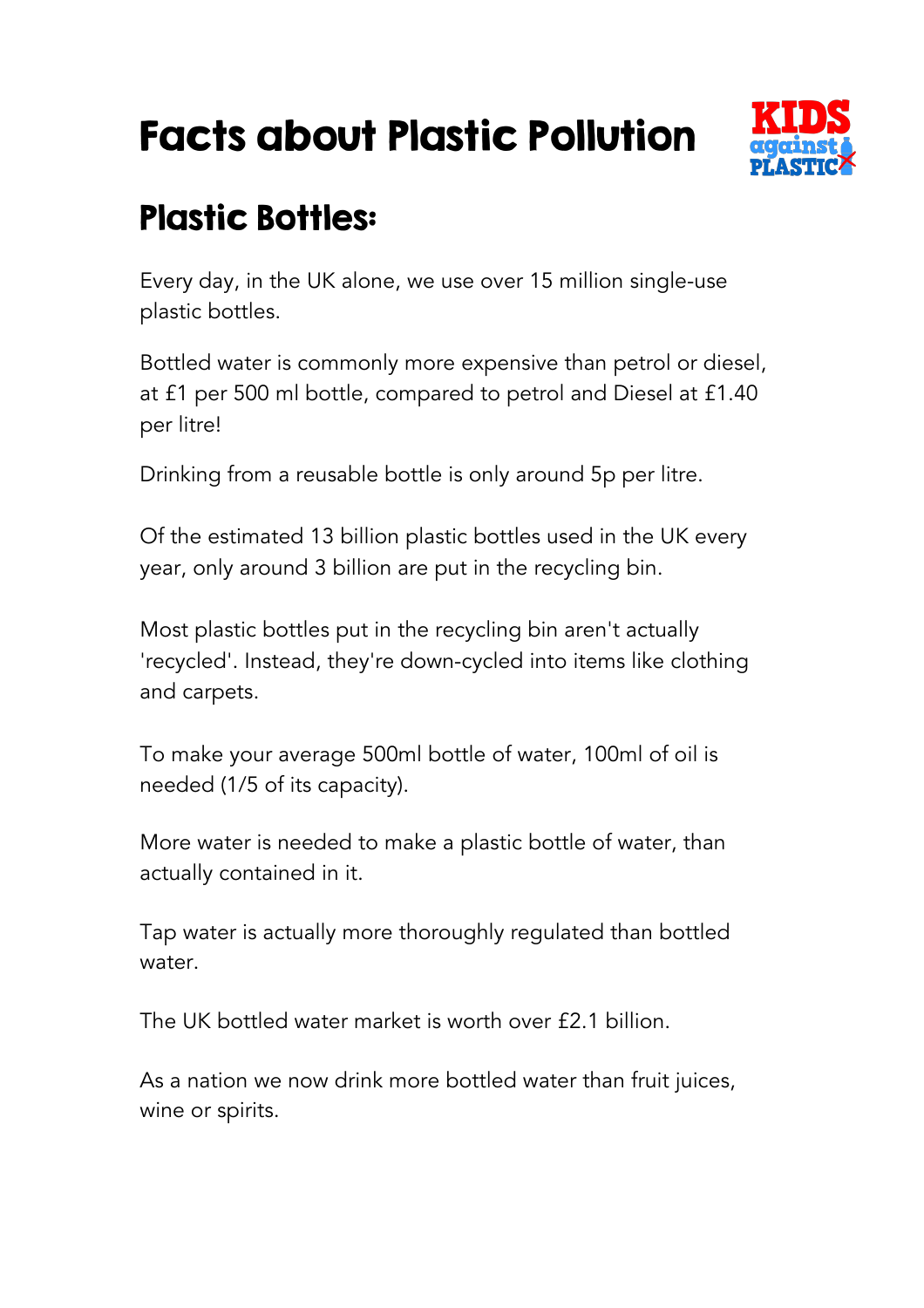## Plastic Pollution:

Virtually every single pieces of plastic ever made exists in some form on this planet.

Plastic takes 500 – 1000 years to biodegrade.

Over the last ten years we've produced more plastic than during the whole of the last century.

Approximately a truck load of plastic waste enters our oceans every minute.

Approximately 60% of the plastic that we use is single-use.

Enough plastic is thrown away each year to circle the Earth four times.

Plastic constitutes approximately 90% of all the rubbish floating in the oceans, with 46,000 pieces of plastic per square mile.

One million sea birds and 100,000 sea mammals are killed each year from plastic in the oceans.

44% of seabirds, 22% cetaceans and all sea turtles have been found to have plastic in or around the bodies.

Plastic chemicals can be absorbed by the body.

Some of the compounds found in plastic have been found to alter hormones or have other potential human health effects.

## Micro-pollution:

When clothing that contains plastic (e.g. a garment made from polyester) is washed thousands of micro-fibres are released. These are too small to be filtered by the washing machines or water treatment works and end up in our oceans.